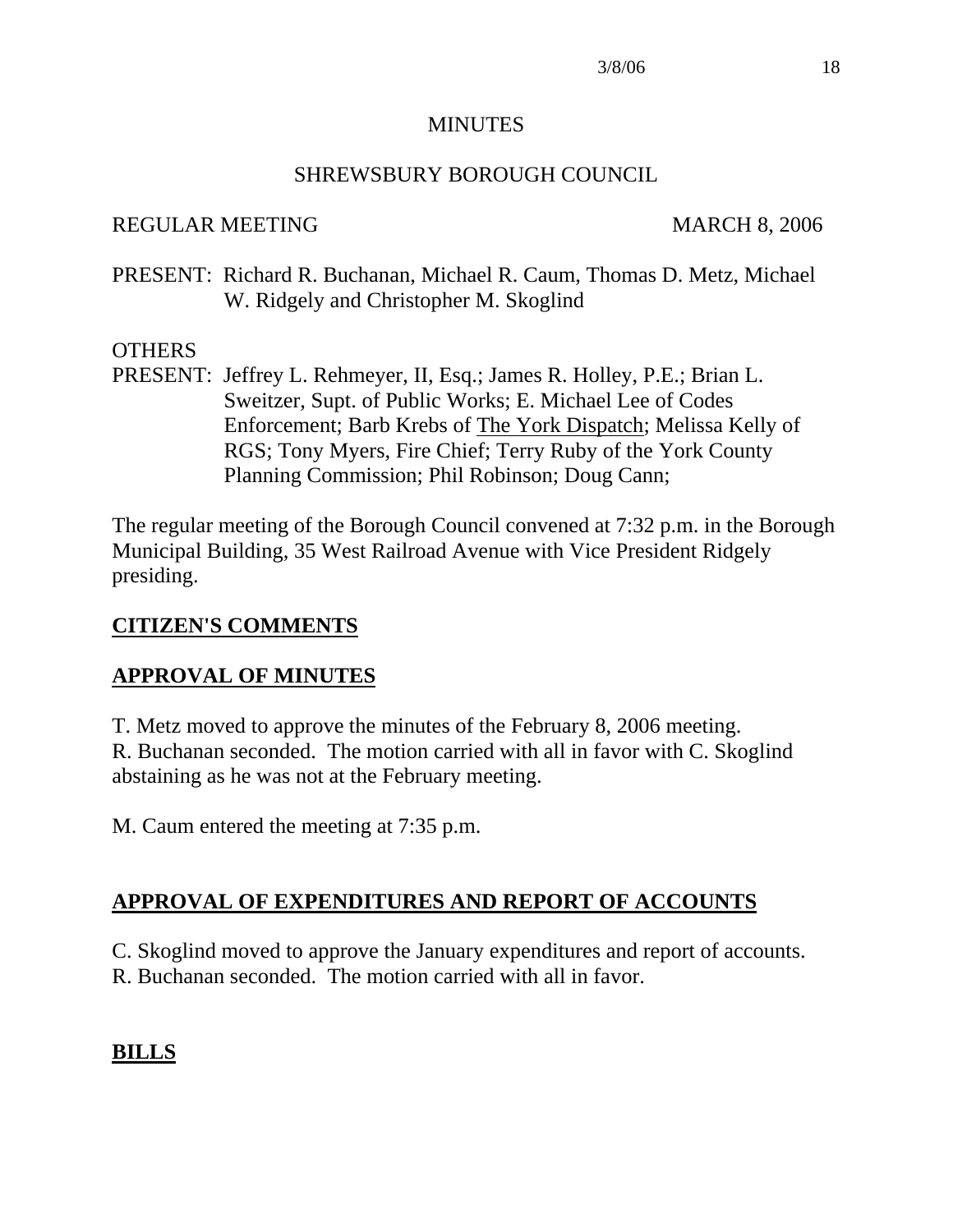The bill list was presented for February: General account: check numbers 7551thru 7607; Water account: check numbers 3521 thru 3548; Sewer account: check numbers 3512 thru 3539; Highway Aid account: check numbers 708 thru 710.

R. Buchanan moved to approve the bill list for February.

T. Metz and M. Caum seconded. The motion carried with all in favor.

## **YORK COUNTY PLANNING COMMISSION TO SPEAK ON CODORUS CREEK WATERSHED INITIATIVES**

Terry Ruby gave a rundown of the programs being sponsored by the County Planning Commission. The U.S. Army Corps of Engineers is performing a Section 206 study to identify and design projects that will improve the ecosystem. Public meetings will be held in the Spring. The County is preparing an update to the Act 167 Storm Water Management Plan the Borough adopted several years ago. The Codorus Creek River Conservation Plan should be adopted by resolution and there are grant applications available to implement recommendations. The Farm and Natural Lands Trust Landowner Outreach Grant and the Chesapeake Bay Tributary Strategy and Environmental Advisory Councils programs are still in the works.

# **SUBDIVISION AND LAND DEVELOPMENT BUSINESS**

## Eitzert Farms

Melissa Kelly of RGS was present to discuss the proposed short stub streets proposed where the Eitzert land ends and the neighboring property begins. These areas will be for snow removal and no driveways will join these stub sections. Liquid Fuels monies will not be lost. The cross street will be sloped back toward the development to direct the runoff into the pond, lot 41, which will be owned and maintained by the HOA. Mr. Shaub is protected and has been at meetings where the plan was reviewed. Fire Chief Myers feels the intersections are acceptable. Ms. Kelly was told to proceed to the next staff review.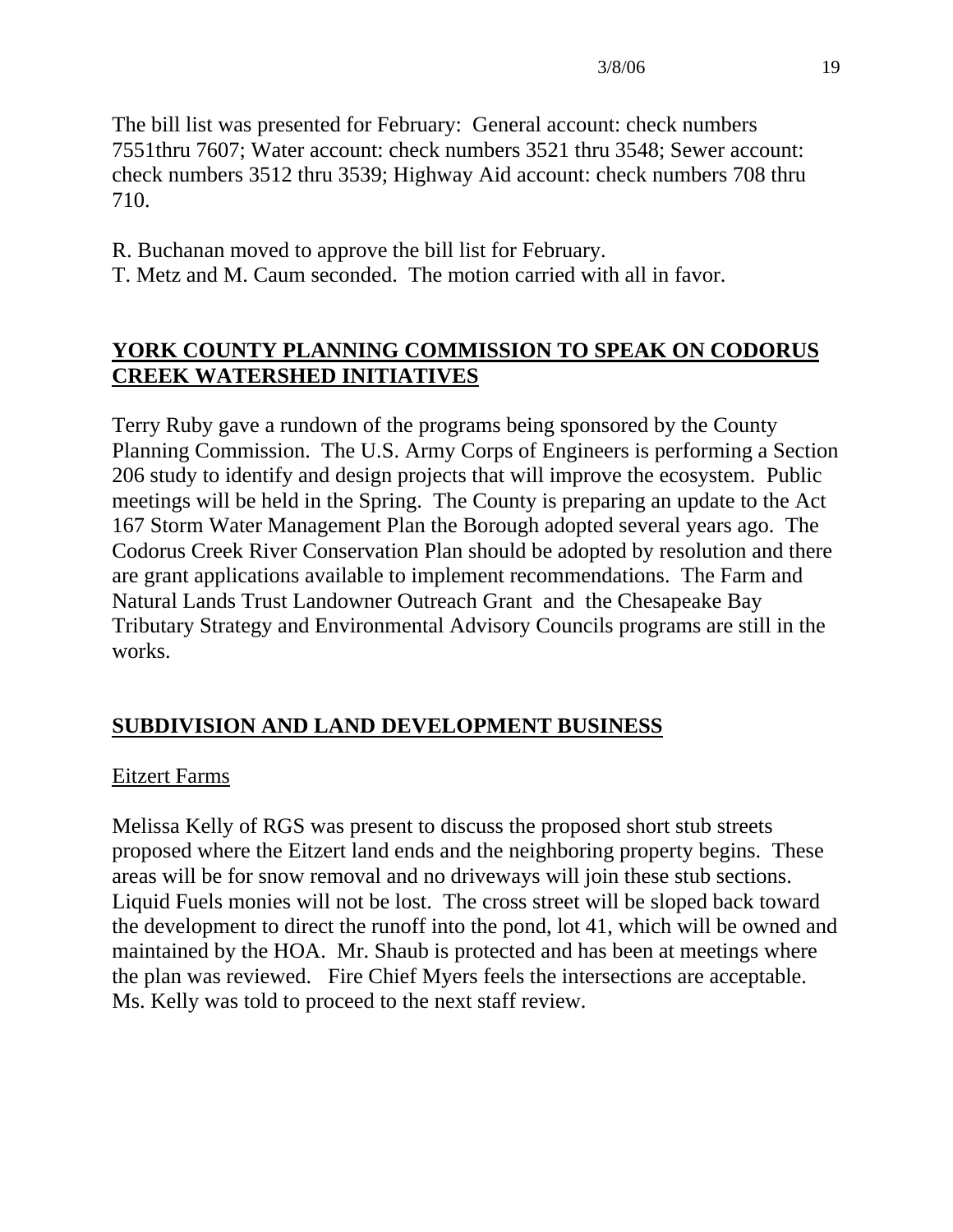## **REPORTS**

## **Codes Enforcement** – Michael Lee

Mike's office is still working on inventorying signs and has started pulling old records to match with the signs. There was a discussion that perhaps our sign ordinance is too restrictive, especially in the commercial zone.

J. Holley entered the meeting at 8:15 p.m.

## **Water & Sewer** – Richard R. Buchanan

#### Abandonment of Private Wells

Several residents have called about the inquiry in the newsletter about private wells and connecting to the public water system. Two residents want to connect soon because of aggressiveness of their water. Abandonment of the old well will cost around \$500.00. More discussion needs to be held regarding fees a homeowner will pay when they connect to the system.

#### Underground Oil Tanks

A few residents have notified us they have underground oil tanks. The locations will be plotted on the wellhead map. Tanks in zones one, two and three should be removed.

#### Whitcraft Lane

No natural gas line is available on Whitcraft Lane but runs along West Forrest Avenue. Most of the homes on Whitcraft Lane have oil tanks. A letter will be sent to Columbia Gas asking if they are interested in running a line to serve the Whitcraft lane residents.

#### Greasetrap Invoices

The following establishments will be invoiced for violations and cleaning of lines due to negligence. New China \$5,270.00; Shrewsbury Commons \$6,556.00; Mason Dixon Restaurant \$4,040.00 and Presidential Heights \$9,755.00.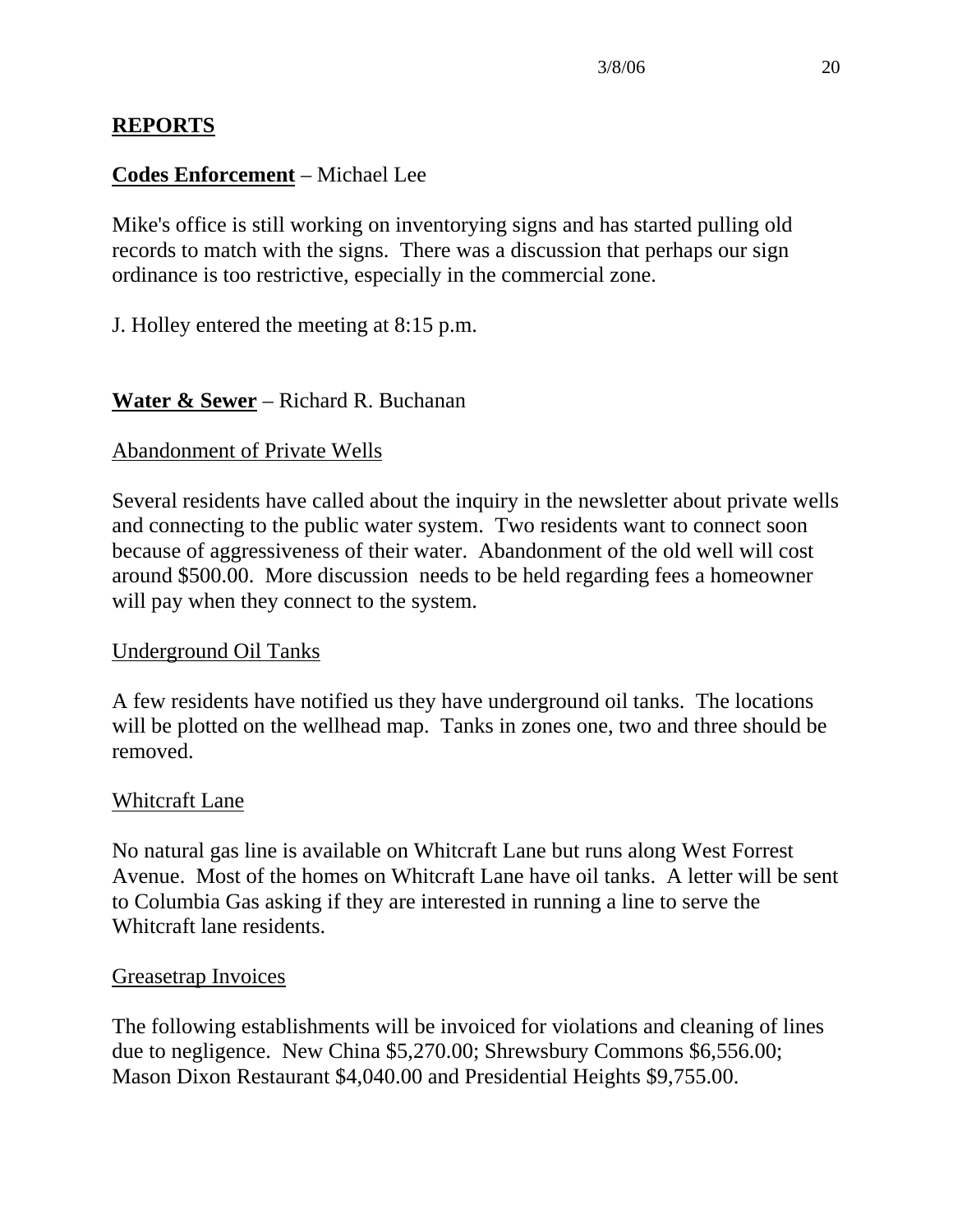#### Keeny Wells

The project is on hold until contact with Cornerstone can be re-established.

| <b>Forest Lakes Sewer Interceptor Work</b>        |             |               |
|---------------------------------------------------|-------------|---------------|
| Bid is open cut and alternate bid is slip lining: |             |               |
|                                                   | Bid         | Alternate Bid |
| <b>Severn Trent</b>                               |             | \$16,674.00   |
| Pflumm Contractors, Inc.                          | \$23,317.00 |               |
| <b>Springfield Contractors</b>                    | \$21,901.90 | \$33,800.00   |
| <b>American Water Services</b>                    |             | \$29,981.00   |

There was a discrepancy in the bid opening as Severn Trent delivered their bid package to the Borough office at 8:20 a.m.. The bids were to be delivered to the offices of James R. Holley & Assoc. The Secretary checked with Eng. Holley and was instructed to open the bid at 8:30 and fax it to his office. Sol. Rehmeyer felt no violation occurred and that the bids stand as they are.

R. Buchanan moved to award the project to Severn Trent for the alternate bid of \$16,674.00.

C. Skoglind seconded. The motion carried with all in favor.

## **Public Roads & Lighting** – Christopher M. Skoglind

#### Delineators on Mount Airy Road

Most of the line delineators were plowed off this year and PennDOT supplied us with ten delineators free of charge. A more permanent solution should be found for next winter.

#### 2006 Street Work to Pave Whitcraft Lane and Kratz Road

| Fitz & Smith, Inc.                    | \$59,046.00 |
|---------------------------------------|-------------|
| <b>Stewart &amp; Tate Contractors</b> | \$70,066.50 |
| <b>Springfield Contractors</b>        | \$75,582.90 |
| <b>Pflumm Contractors</b>             | \$57,513.00 |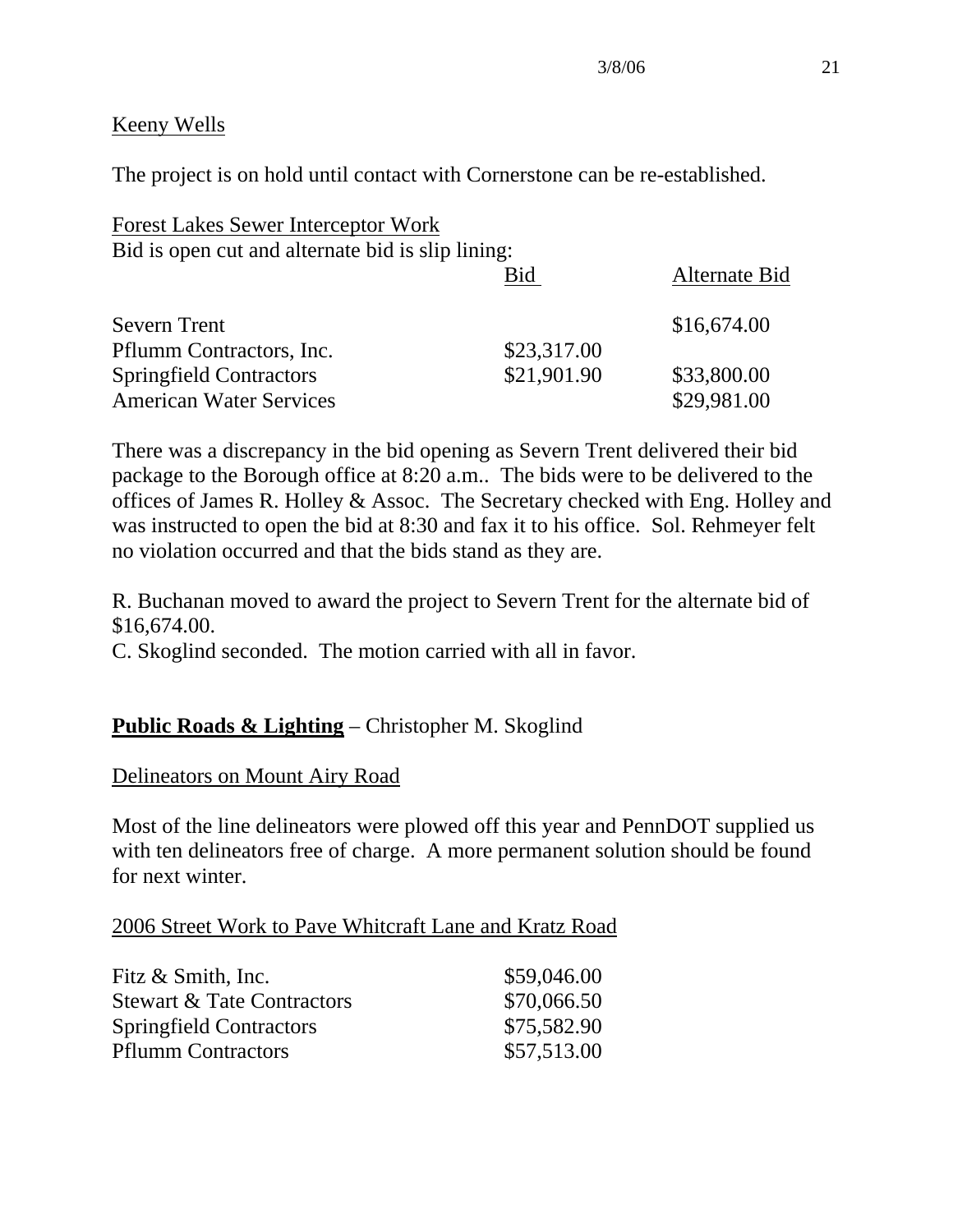There was a discussion regarding the low bidder and work performed for the Borough under a previous bid. Sol. Rehmeyer was asked to research denial of a low bid based on unsatisfactory work in the past.

C. Skoglind moved to table awarding the bids until next month.

M. Caum seconded. The motion carried with all in favor.

# **Public Lands & Buildings and Finance** – Michael W. Ridgely

# Playground Generator

New Freedom Borough offered us the chance for a free CAT 105kw generator that has 377 hours and a slight head gasket leak. It would easily power the ballfield lights. Our generator has 3,000 hours. A new generator can be purchased for about \$25,000.00. We will ask a mechanic to look at the generator.

# Former Library Building, 44 South Main Street

The heating and air conditioning work is finished and a large portion of the carpentry is completed. The roof is leaking at two locations. Carpeting and painting still need to be scheduled. Southern Community Services hopes to move in the week of March 27. The Public Works Department will continue to mow the property and plow the parking lot. Penn-Mar will shovel the sidewalks.

# Garage Door Openers

The door openers at the new garage are not waterproof. A waterproof box could be constructed around the units or the units could be moved to the old garage with new units being purchased in 2007.

R. Buchanan moved to approve the purchase of two waterproof door openers at a price not to exceed \$2,000.00 for the new garage. C. Skoglind seconded. The motion carried with all in favor.

# **ENGINEER'S REPORT**

# **SOLICITOR'S REPORT**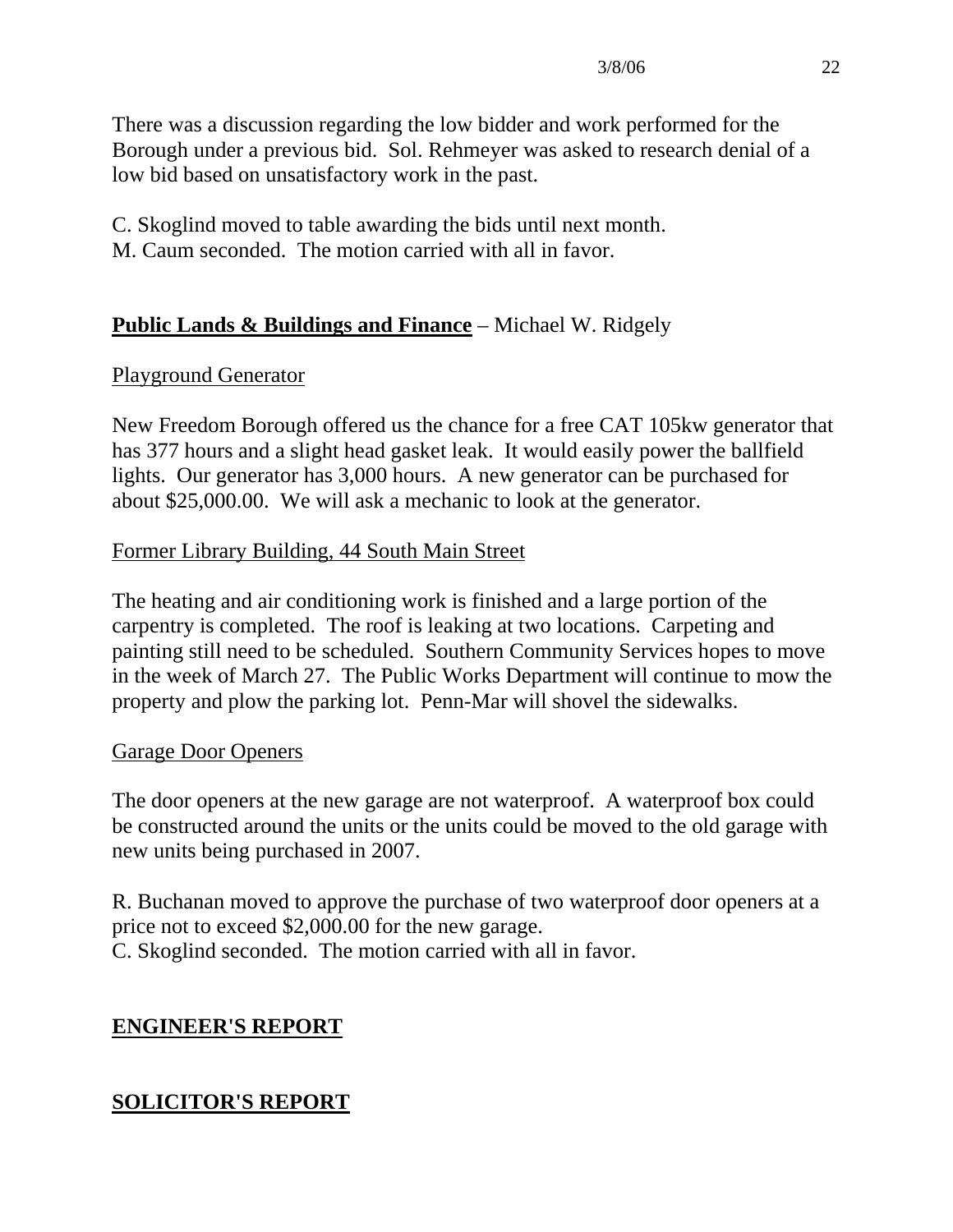## I-83 Rest Stop Issue

The agreement is currently being reviewed by PennDOT.

## Amendment to Zoning Ordinance for Sale of Fireworks

C. Skoglind moved to adopt Ordinance 2006-2. M. Caum and R. Buchanan seconded. Roll call vote:

| <b>Buchanan</b> | yes, in favor |
|-----------------|---------------|
| Caum            | yes, in favor |
| Metz            | yes, in favor |
| Skoglind        | yes, in favor |
| Ridgely         | yes, in favor |

### Pinnacle Towers, Inc.

Pinnacle Towers is in the process of providing information as to why it terminated the lease. It plans to convey the tower to the Borough upon release from financing agreements.

#### Superpave

Ordinance 2005-10 needs to be amended to require Superpave as mandated by PennDOT to be used for the permanent paving layer.

#### Televising Sewer Lines

Sol. Rehmeyer prepared a draft ordinance to require televising of sewer lines.

#### Community Guide

It appears the Community Map Company has disappeared. Sol. Rehmeyer is obtaining information from the Attorney General's office.

## **Executive Session**

An executive session was called at 9:07 p.m. to discuss potential litigation.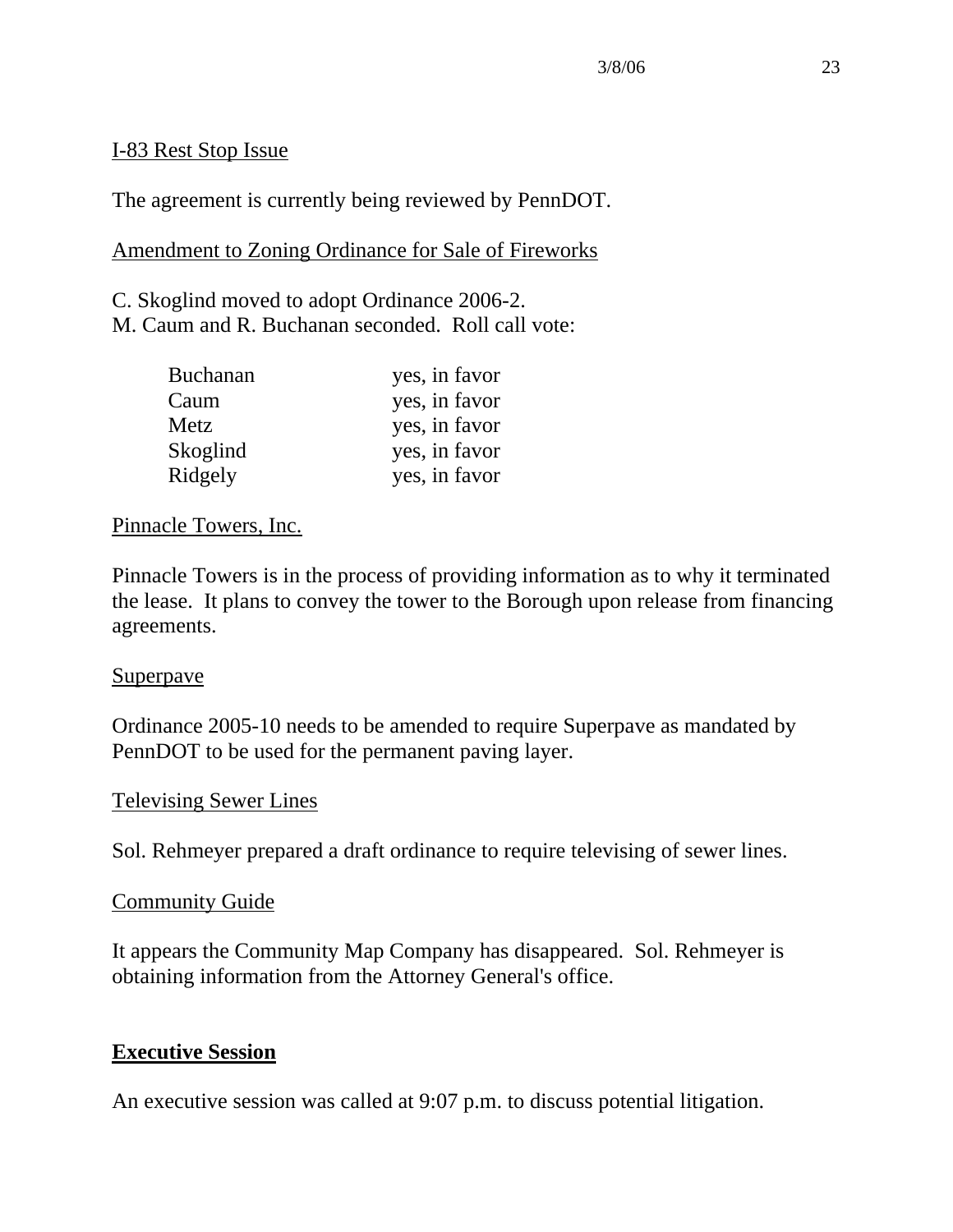The meeting was reconvened at 9:35 p.m.

C. Skoglind moved to accept the Indemnification Agreement with Shrewsbury Township with a minor correction.

R. Buchanan seconded. The motion carried with all in favor.

M. Caum moved that issuance of sewer permits in Shrewsbury Township resume after the Indemnification Agreement is signed provided the required documents/certificates are submitted.

C. Skoglind seconded. The motion carried with all in favor.

## **Public Safety, Welfare and Personnel** – Michael R. Caum

### Parade Banner

M. Caum moved to adopt Resolution 2006-1 approving the annual fire company parade banner to be placed on South Main Street. T. Metz seconded. The motion carried with all in favor.

## Pension

The Secretary was asked to contact the R.J. Hall Company for the investment recommendations they were going to provide the Borough

**Secretary's Report** – Cindy L. Bosley

York County Boroughs Assn. Quarterly Meeting

The next meeting is March 23 in York.

## **York Adams Tax Bureau** – Thomas D. Metz

## **Subdivision, Land Development and Zoning**

**Planning Commission/Regional Planning Commission Southern Regional Police** – Richard R. Buchanan